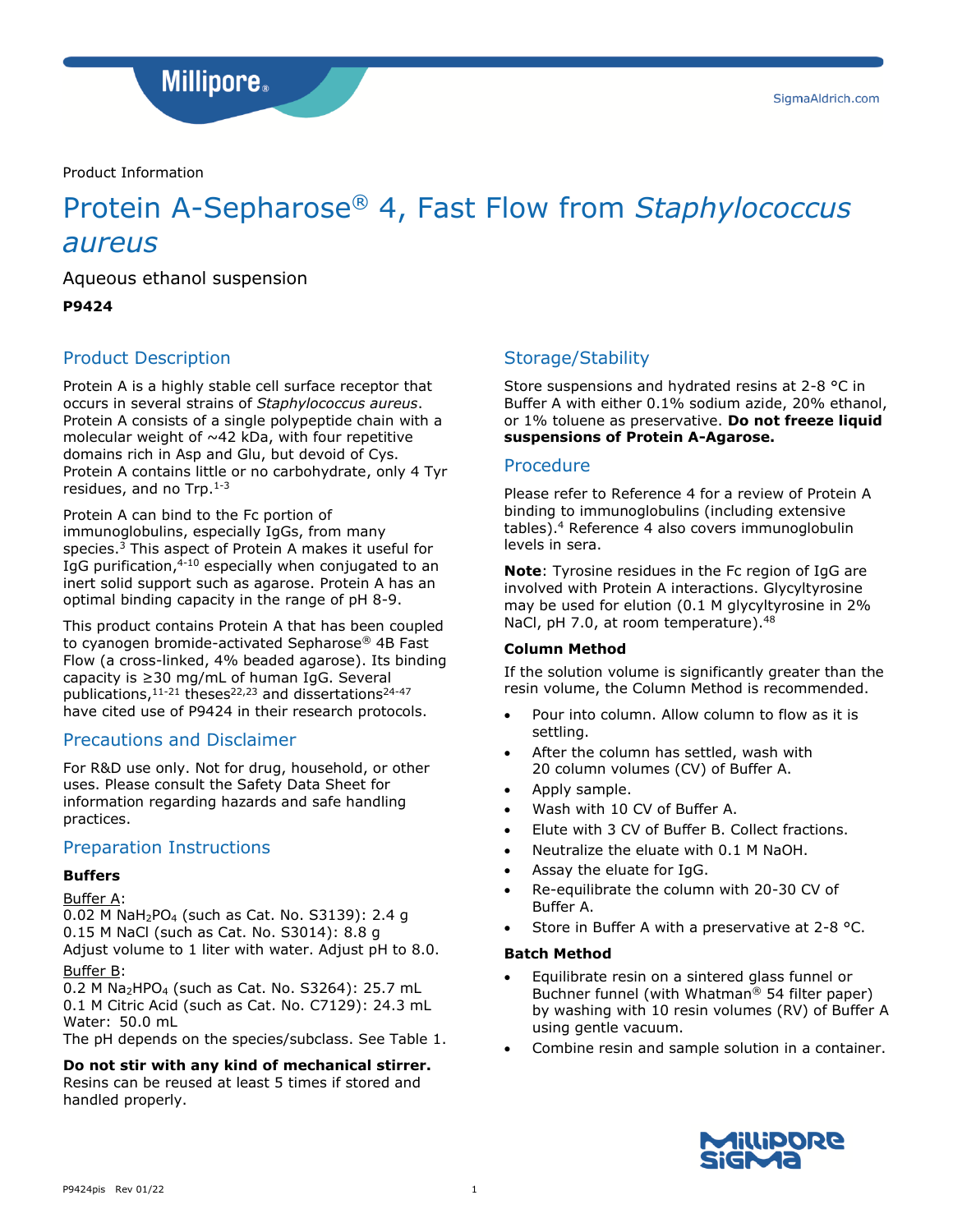- Gently mix suspension on a shaker for 1 hour, or for longer if the solution volume is significantly greater than the resin volume.
- Collect the resin on the sintered flask or Buchner funnel. Wash with 10 RV of Buffer A.
- Transfer the resin to a beaker. Add twice the RV of Buffer B.
- Gently mix on shaker for 15 minutes.
- Collect resin on funnel as before, using a clean sidearm flask to collect the eluted antibody.
- Bring the eluate to neutral pH with 0.1 M NaOH.
- Wash the resin with 20 RV of Buffer A.
- Add preservative and store at 2-8 °C.

#### **Cleaning Procedure**

A decrease in the binding capacity may be due to steric hindrance by non-specifically bound proteins. It may be possible to clean the resin by washing the resin with:

- 10-20 volumes of 100 mM Tris or borate buffer, pH 8.5, containing 0.5-2.0 M NaCl,
- followed by 10-20 volumes of 100 mM acetate buffer, pH 4.0, containing 0.5-2.0 M NaCl.

Re-equilibrate the resin with 20 volumes of Buffer A. Add preservative and store at 2-8 °C.

#### References

- 1. Björk, I. *et al*., *Eur. J. Biochem*., **29(3)**, 579–584 (1972).
- 2. Goding, J.W., *J. Immunol. Methods*, **20**, 241-253 (1978).
- 3. Boyle, M.D.P. and Reis, K.J., *Bio/Technology*, **5**, 697-703 (1987).
- 4. Lindmark, R. *et al*., *J. Immunol. Methods*, **62(1)**, 1-13 (1983).
- 5. Langone, J.J., *J. Immunol. Methods*, **51(1)**, 3-22 (1982).
- 6. Ey, P.L. *et al*., *Immunochem.*, **15(7)**, 429-436 (1978).
- 7. Surolia, A. *et al*., *Trends Biochem. Sci.*, **7(2)**, 74-76 (1982).
- 8. Ishikawa, E., and Kato, K., *Scand. J. Immunol.*, **8(s7)**, 43-55 (1978).
- 9. Werner, S., and Machleidt, W., *Eur. J. Biochem.*, **90(1)**, 99-105 (1978).
- 10. Tucker, D.F. *et al.*, *J. Immunol.*, **121(5)**, 1644-1651 (1978).
- 11. Ogrin, C. *et al*., *Endocr. Pract.*, **21(8)**, 966-971 (2015).
- 12. Lochhead, P.A. *et al.*, *Cell Cycle*, **15(4)**, 506-518 (2016).
- 13. Oliveiro, G. *et al*., *Mol. Cell. Proteomics*, **15(11)**, 3450-3460 (2016).
- 14. Rao, K.H. *et al*., *mSphere*, **1(4)**, e00080-16 (2016).
- 15. Baptista, T. *et al*., *Mol. Cell*, **68(1)**, 130-143.e5 (2017).
- 16. Saint-Germain, E. *et al.*, *Aging (Albany NY)*, **9(10)**, 2137-2162 (2017).
- 17. Alsafani, M. *et al*., *Mol. Cell Biol.*, **38(23)**, e00222-18 (2018).
- 18. Burslem, G.M. *et al*., *Cell Chem. Biol*., **25(1)**, 67-77.e3 (2018).
- 19. Shapira, K.E. *et al*., *Mol. Biol. Cell*, **29(20)**, 2494-2507 (2018).
- 20. Alsulami, M. *et al*., *Mol. Cell Proteomics*, **18(7)**, 1428-1436 (2019).
- 21. Jiang, J. *et al.*, *Methods Mol. Biol.*, **2372**, 19-26 (2021).
- 22. Tømmerås, Berit, "Analysis of glomerular target structures for nephritic anti-dsDNA antibodies playing central roles in lupus nephritis". University of Tromsø, M.S. thesis, p. 87 (2008).
- 23. Becker, Abigail Harris, "Epigenetic and Gene Expression Changes Mediated by Histone H3 Methylation in Acute Myeloid Leukemia". The Pennsylvania State University, M.S. thesis, pp. 28, 64 (2018).
- 24. Zhu, Cong, "Gene Regulatory Networks of Agl15, A Plant MADS Transcription Factor". University of Kentucky, Ph.D. dissertation, p. 54 (2005).
- 25. Pastushok, Landon, "Characterization of the Ubc13-Mms2 Lysine-63-Linked Ubiquitin Conjugating Complex". University of Saskatchewan, Ph.D. dissertation, p. 58 (2006).
- 26. Ragan, Emily J., "Immune-Related Protein Complexes and Serpin-1 Isoforms in *Manduca Sexta* Plasma". Kansas State University, Ph.D. dissertation, p. 118 (2008).
- 27. Ciglar, Lucia, "*Drosophila* myogenesis as a model for studying cis-regulatory networks: identifying novel players and dissecting the role of transcriptional repression". Ruperto-Carola Universität Heidelberg, Dr. rer. nat. dissertation, p. 66 (2010).
- 28. Cunha, Paulo Miguel Fernandes, "Combinatorial Regulation of Shared Target Genes by *Lmd* And *Mef2*". Phillips-Universität Marburg, Dr. rer. nat. dissertation, p. 50 (2010).
- 29. Jeevan-Raj, Beena Patricia, "Molecular mechanisms underlying AID target specificity during antibody diversification". Université de Strasbourg, Ph.D. dissertation, Appendix I, p. xxxii (2011).
- 30. Wong, Jia Lih, "Identification of Deubiquitylases Involved in the Regulation of Adherens Junction Components". University of Liverpool, Ph.D. dissertation, p. 84 (2012).
- 31. Mohan, Bindu, "Role of Siglec-7 in ganglioside recognition and modulating NK cell biology". University of Dundee, Ph.D. dissertation, p. 41 (2013).

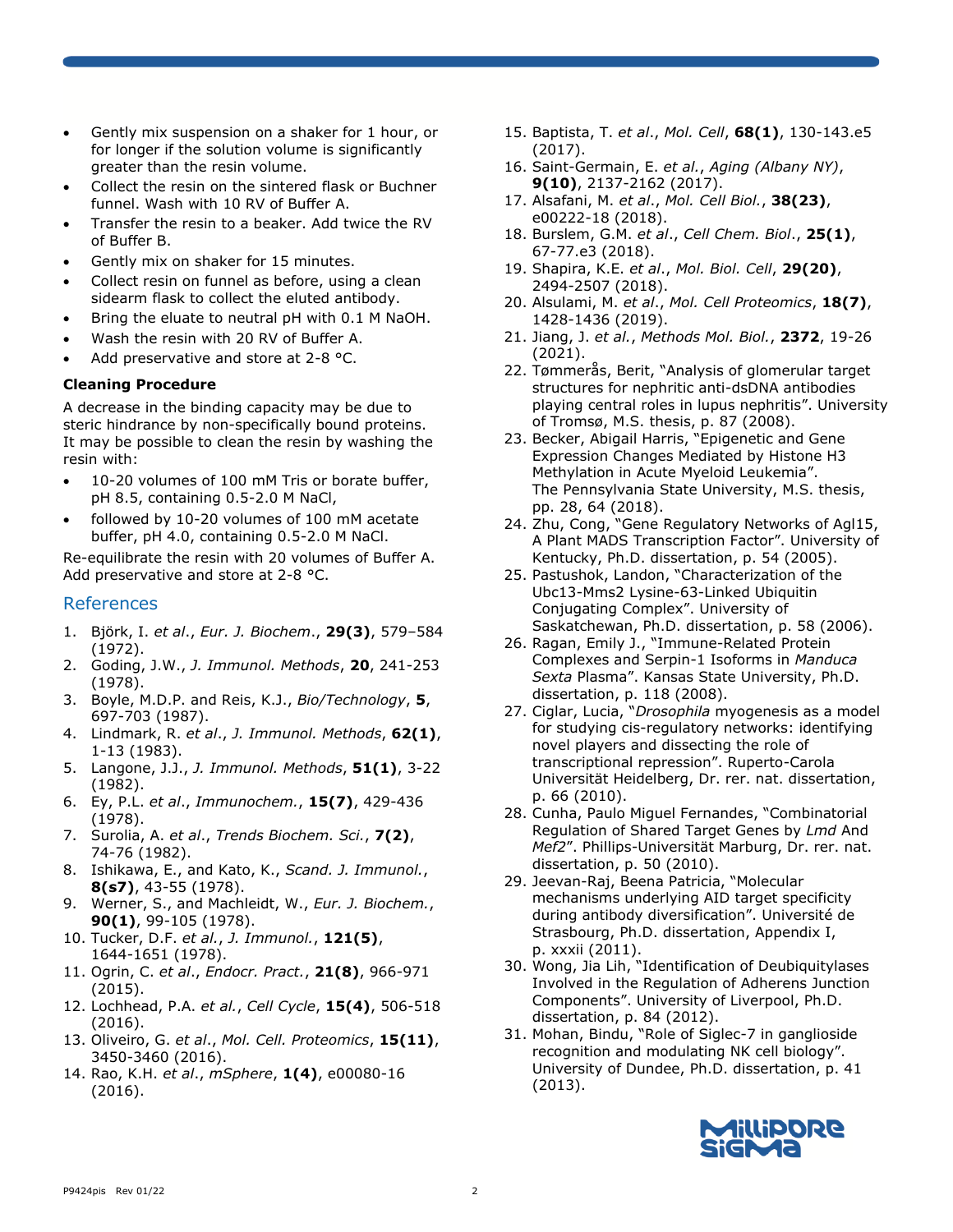- 32. Müller, Martin, "Characterization of the MYST histone acetyltransferase MYS-2 in *Caenorhabditis elegans*". Universität Duisburg-Essen, Dr. rer. nat. dissertation, p. 48 (2013).
- 33. Chan, Waipan, "Molecular Mechanisms of Mutant CARD11 Signaling to Nf-κb in Human Diffuse Large B Cell Lymphoma". Johns Hopkins University, Ph.D. dissertation, pp. 18, 65 (2014).
- 34. McCartney, Amber Joyce, "The Dynamic Neuron: Cellular Mechanisms Maintaining Neural Activity and the Consequences of Phosphatidylinositol 3,5‐bisphosphate Biosynthesis on Synapse Function". University of Michigan, Ph.D. dissertation, p. 70 (2014).
- 35. Bagger, Frederik Otzen, "Aberrant Gene Expression in Acute Myeloid Leukaemia". University of Copenhagen, Ph.D. dissertation, pp. 202, 219 (2014).
- 36. Averkov, Volodymyr, "Tissue-specific roles of Snail-like transcription factors in the embryogenesis of *Drosophila melanogaster*". Universität zu Köln, Ph.D. dissertation, p. 40 (2015).
- 37. Gauson, Elaine J., "Regulation of viral and host genomes by high risk human papillomavirus E2 protein in association with cellular factors". University of Glasgow, Ph.D. dissertation, p. 88 (2015).
- 38. McQuay, Amy Brook, "The Role of Sialic Acid Acetylesterase in the Maintenance of B Cell Self Tolerance". Harvard University, Ph.D. dissertation, p. 61 (2015).
- 39. Huang, Yu-Hung, "The Role of HuR in Mediating Ovarian Cancer Treatment". Drexel University College of Medicine, Ph.D. dissertation, p. 111 (2016).
- 40. Concilli, Mafalda, "HSP70 as a Target for Correction of Wilson Disease Causing ATP7B Mutants". The Open University, Ph.D. dissertation, p. 31 (2017).
- 41. Li, Huihui, "Role of the p53/miR-34a Pathway in the Response to Tumor Hypoxia". Ludwig-Maximilians-Universität München, Dr. rer. nat. dissertation, p. 41 (2017).
- 42. Smolenski, Grant Alan, "The bovine teat canal: Its role in pathogen recognition and defence of the mammary gland". University of Waikato, Ph.D. dissertation, p. 63 (2018).
- 43. Korzystka, Aleksandra, "*In vitro* functional studies of the tumour vascular target PCDH7 and identification of novel tumour vascular targets in colorectal cancer". University of Birmingham, Ph.D. dissertation, p. 63 (2018).
- 44. Zeng, Nina, "Adaptations of Amino Acid Transporters and Sestrins to Exercise, Nutrition and Ageing in Human Skeletal Muscle". University of Auckland, Ph.D. dissertation, p. 82 (2018).
- 45. Festa, Beatrice Paola, "Mechanistic Insights & Therapeutic Approaches in Endolysosomal Disorders Affecting the Kidney Proximal Tubule". Universität Zürich, Dr. sc. nat. dissertation, p. 91 (2019).
- 46. Oliveira, Marta Sofia dos Santos, "Regulation of alternative polyadenylation in *Drosophila melanogaster*". Universidade do Porto, Ph.D. dissertation, p. 43 (2019).
- 47. Rioja, Alba Lopez, "The role of srGAP2 in the regulation of endothelial function". University of Bristol, Ph.D. dissertation, p. 83 (2021).
- 48. Bywater, R., in *Chromatography of Synthetic and Biological Polymers* (Epton, R., ed.). Ellis Horwood (Chichester, UK), pp. 337-340 (1978).

## **Notice**

We provide information and advice to our customers on application technologies and regulatory matters to the best of our knowledge and ability, but without obligation or liability. Existing laws and regulations are to be observed in all cases by our customers. This also applies in respect to any rights of third parties. Our information and advice do not relieve our customers of their own responsibility for checking the suitability of our products for the envisaged purpose.

The information in this document is subject to change without notice and should not be construed as a commitment by the manufacturing or selling entity, or an affiliate. We assume no responsibility for any errors that may appear in this document.

## Technical Assistance

Visit the tech service page at SigmaAldrich.com/techservice.

## Standard Warranty

The applicable warranty for the products listed in this publication may be found at SigmaAldrich.com/terms.

## Contact Information

For the location of the office nearest you, go to SigmaAldrich.com/offices.